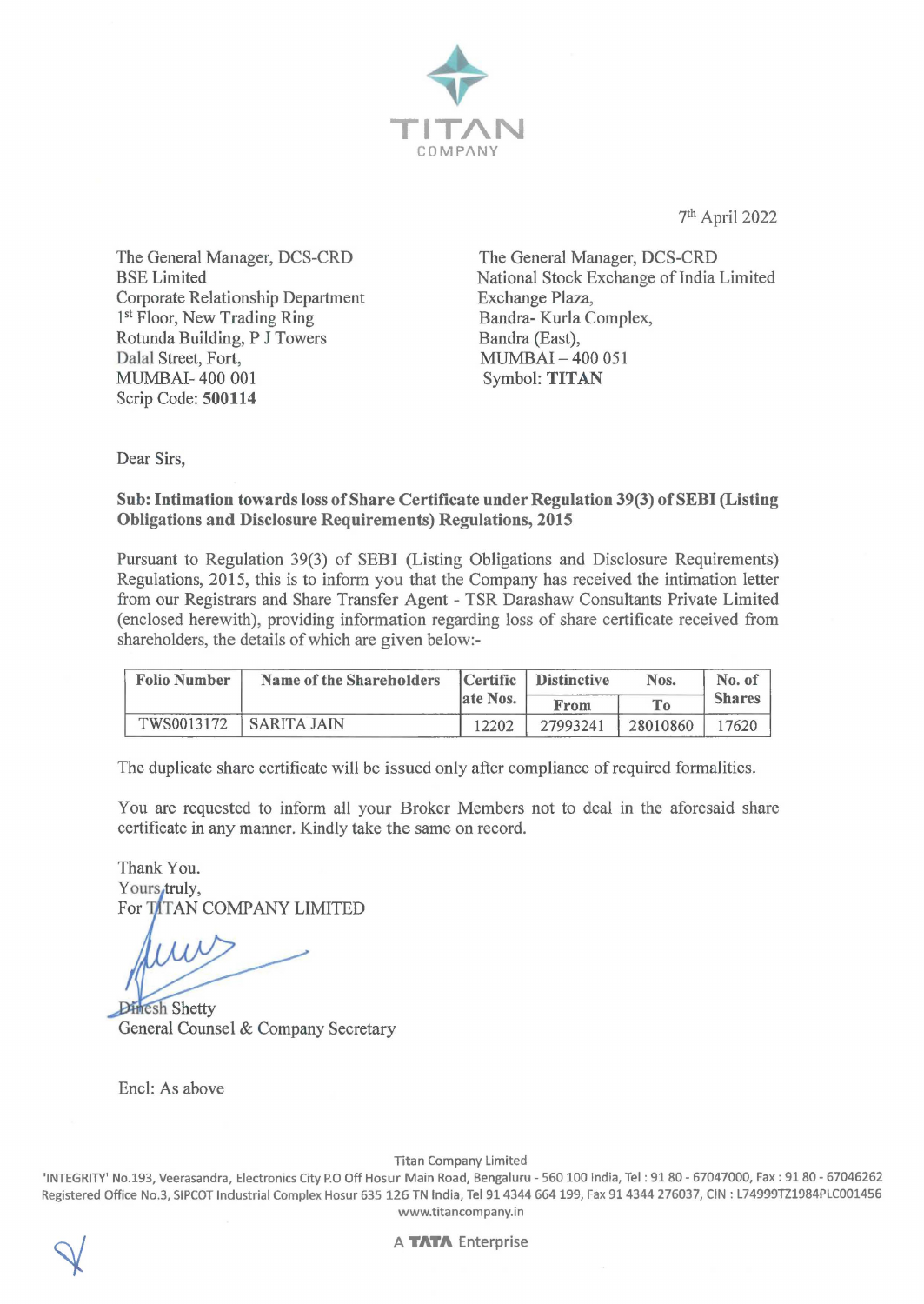

**National Stock Exchange of India Ltd. Date :-06/04/2022 Exchange Plaza Plot No.c-1, G-Block IFB Centre Bandra-Kurla Complex Bandra (East), Mumbai 400051 Maharashtra India**

**Attn : The Secretary of Stock Exchange**

Dear Sir[s]/Madam,

UNIT : Titan Company Limited RE : LOSS OF SHARE CERTIFICATES.

We have to advise you to place the appended Notice regarding loss of Certificate[s] for attention of the Members of the Exchange, with instructions that they communicate to us immediately if they are in <sup>a</sup> position to give us information relating to any transaction or whereabouts of the original certificate[s].

# **This is computer generated letter and does not require signature.**

**TSR DARASHAW CONSULTANTS PRIVATE LIMITED**

(Subsidiary of Link Intime India Private Limited) C-101, 1st Floor, 247 Park, Lal Bahadur Shastri Marg, Vikhroli (West), Mumbai - 400083 CIN - U74999MH2018PTC307859 Tel.: +91 22 6656 8484 Fax : +91 22 6656 8494 E-mail : [csg-unit@tcplindia.co.in](mailto:csg-unit@tcplindia.co.in) Website : <https://www.tcplindia.co.in>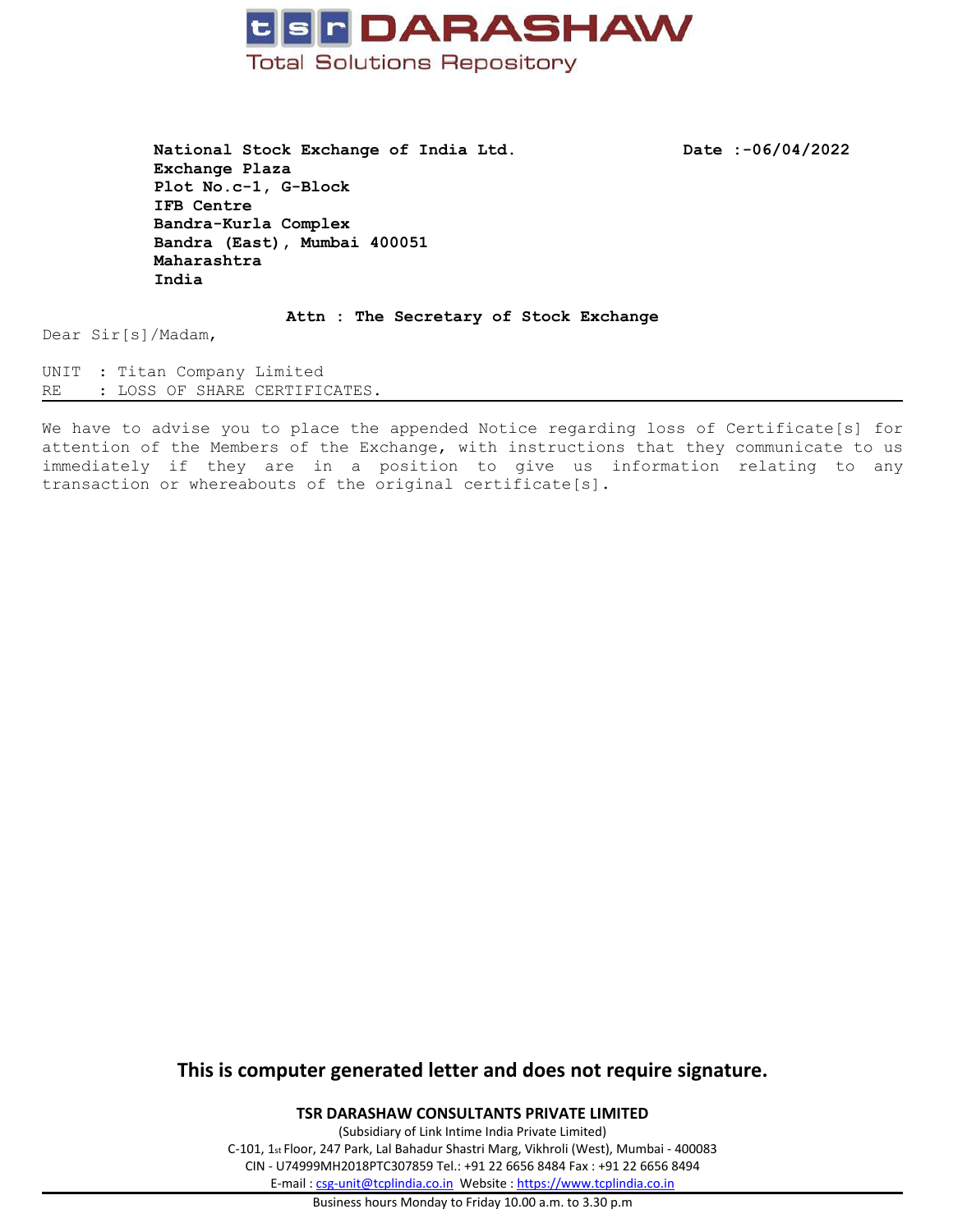

### **NOTICE Titan Company Limited Regd. Off : INTEGRITY, NO. 193, VEERASANDRA OFF HOSUR MAIN ROAD,ELECTRONICS CITY P.O BANGALORE KARNATAKA 560100**

NOTICE is hereby given that the certificate[s] for the under mentioned securities of the Company has / have been lost / mislaid and holder[s] of the said securities has/have applied to the Company to issue duplicate certificate[s]. Any person who has <sup>a</sup> claim in respect of the said securities should lodge such claim with the Company at the Registered Office, within 15 days from this date, else the Company will proceed to issue duplicate certificate[s] without further intimation.

| Folio No.              | Name of the holders(Inc Joint Holders) | Shares of Rs. 1.00/- each $\parallel$ | l Certificate No. | Distinctive Nos.  |
|------------------------|----------------------------------------|---------------------------------------|-------------------|-------------------|
| TWS0013172 SARITA JAIN |                                        | 17620                                 | 12202             | 27993241-28010860 |

**Date :- 06/04/2022**

**Place :- Mumbai**

# **This is computer generated letter and does not require signature.**

**TSR DARASHAW CONSULTANTS PRIVATE LIMITED**

(Subsidiary of Link Intime India Private Limited) C-101, 1st Floor, 247 Park, Lal Bahadur Shastri Marg, Vikhroli (West), Mumbai - 400083 CIN - U74999MH2018PTC307859 Tel.: +91 22 6656 8484 Fax : +91 22 6656 8494 E-mail : [csg-unit@tcplindia.co.in](mailto:csg-unit@tcplindia.co.in) Website : <https://www.tcplindia.co.in>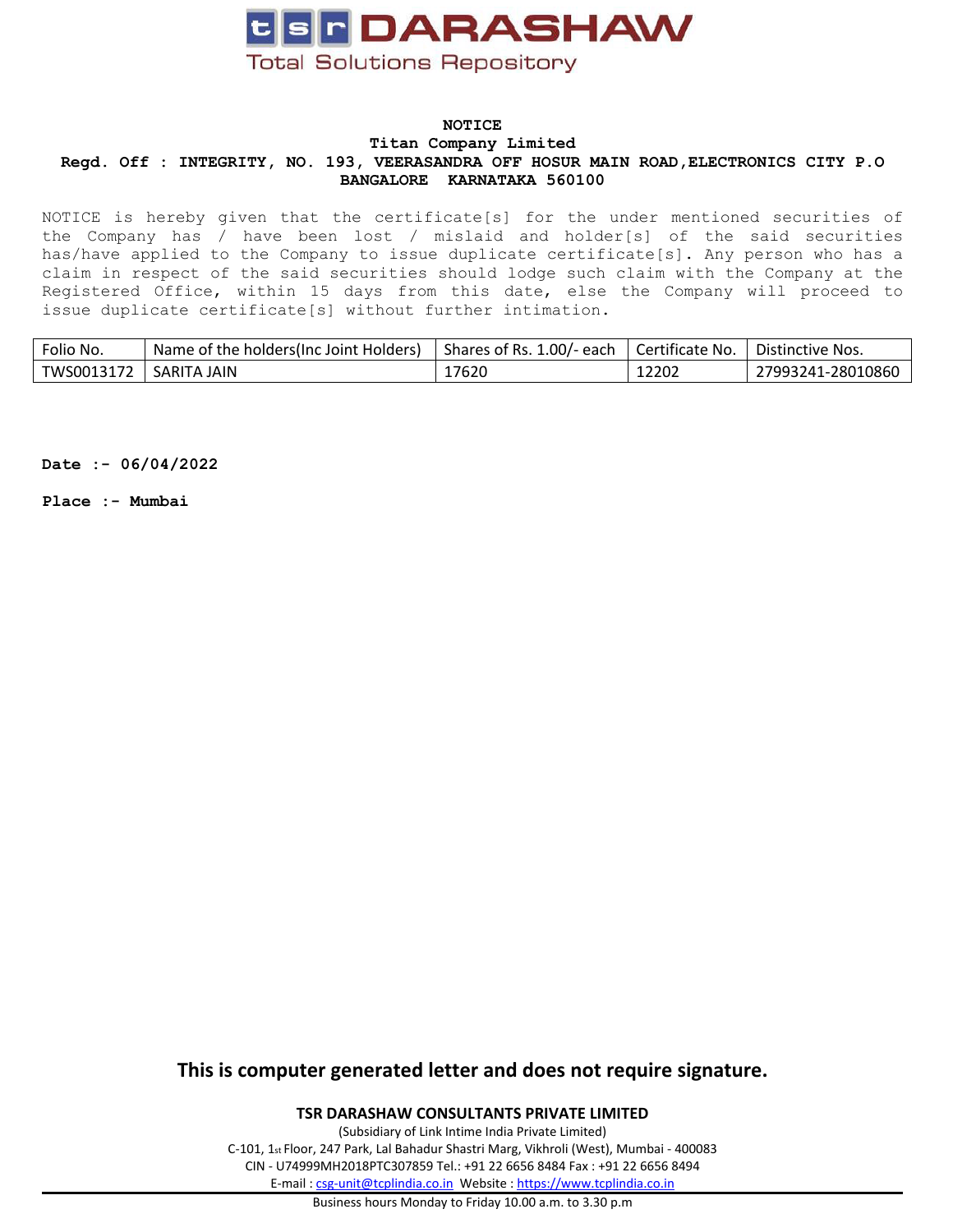

**BSE LIMITED Date :- 06/04/2022 PHIROZE JEEJEEBHOY TOWERS DALAL STREET FORT MUMBAI MAHARASHTRA INDIA 400001**

#### **Attn : The Secretary of Stock Exchange**

Dear Sir[s]/Madam,

UNIT : Titan Company Limited RE : LOSS OF SHARE CERTIFICATES.

We have to advise you to put the appended Notice regarding loss of Certificate[s] for attention of the Members of the Exchange, with instructions that they communicate to us immediately if they are in <sup>a</sup> position to give us information relating to any transaction or whereabouts of the original certificate[s].

# **This is computer generated letter and does not require signature.**

**TSR DARASHAW CONSULTANTS PRIVATE LIMITED**

(Subsidiary of Link Intime India Private Limited) C-101, 1st Floor, 247 Park, Lal Bahadur Shastri Marg, Vikhroli (West), Mumbai - 400083 CIN - U74999MH2018PTC307859 Tel.: +91 22 6656 8484 Fax : +91 22 6656 8494 E-mail : [csg-unit@tcplindia.co.in](mailto:csg-unit@tcplindia.co.in) Website : <https://www.tcplindia.co.in>